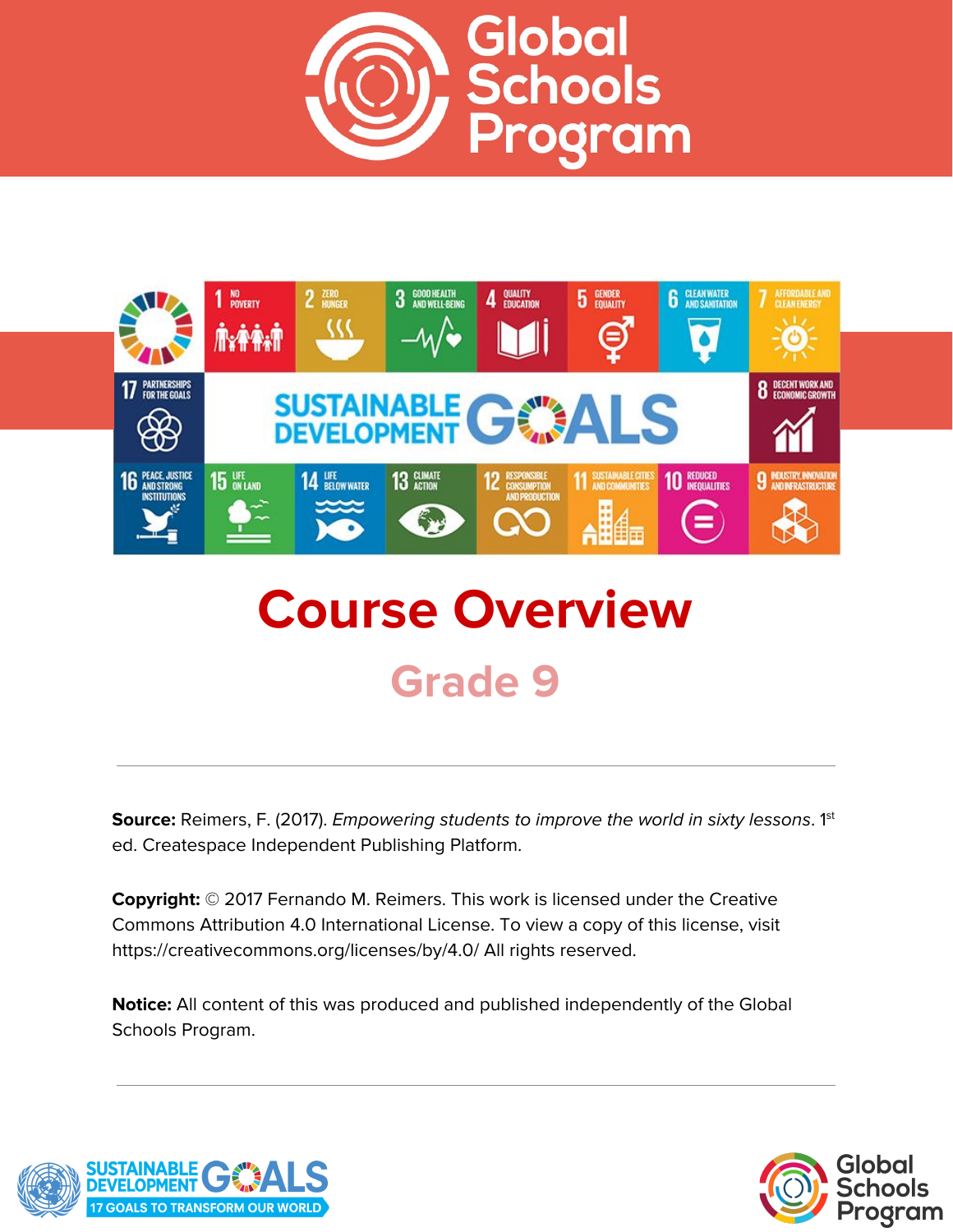

#### **Overview**

## **Learning Goal**

In Grade 9, students will examine topics related to women's rights and gender equality through literature. Using these literary portrayals of women, students will explore gender inequality as it exists at the local, national, and global levels. Finally, students will design, implement and present a project based on what they have learned.

| Lesson Scaffold                                                                           |                                                                          |
|-------------------------------------------------------------------------------------------|--------------------------------------------------------------------------|
| Lesson 1                                                                                  | Looking Towards Literature: How are Women Portrayed in a Global Context? |
| Lesson 2                                                                                  | Analyzing Literature: How are Women Portrayed in Their Community?        |
| Lesson 3                                                                                  | Learning From Literature: Current Reality of Women in the Community      |
| Lesson 4                                                                                  | Designing a Project to Address Gender Inequalities                       |
| Lesson 5                                                                                  | Implementing a Project                                                   |
| <b>Learning Objectives</b>                                                                |                                                                          |
| Students will practice critical reading as they explore social issues through literature. |                                                                          |

- Students will draw lessons from works of literature and apply takeaways to their own lives.
- Students will design and implement an independent project on what they have learned.



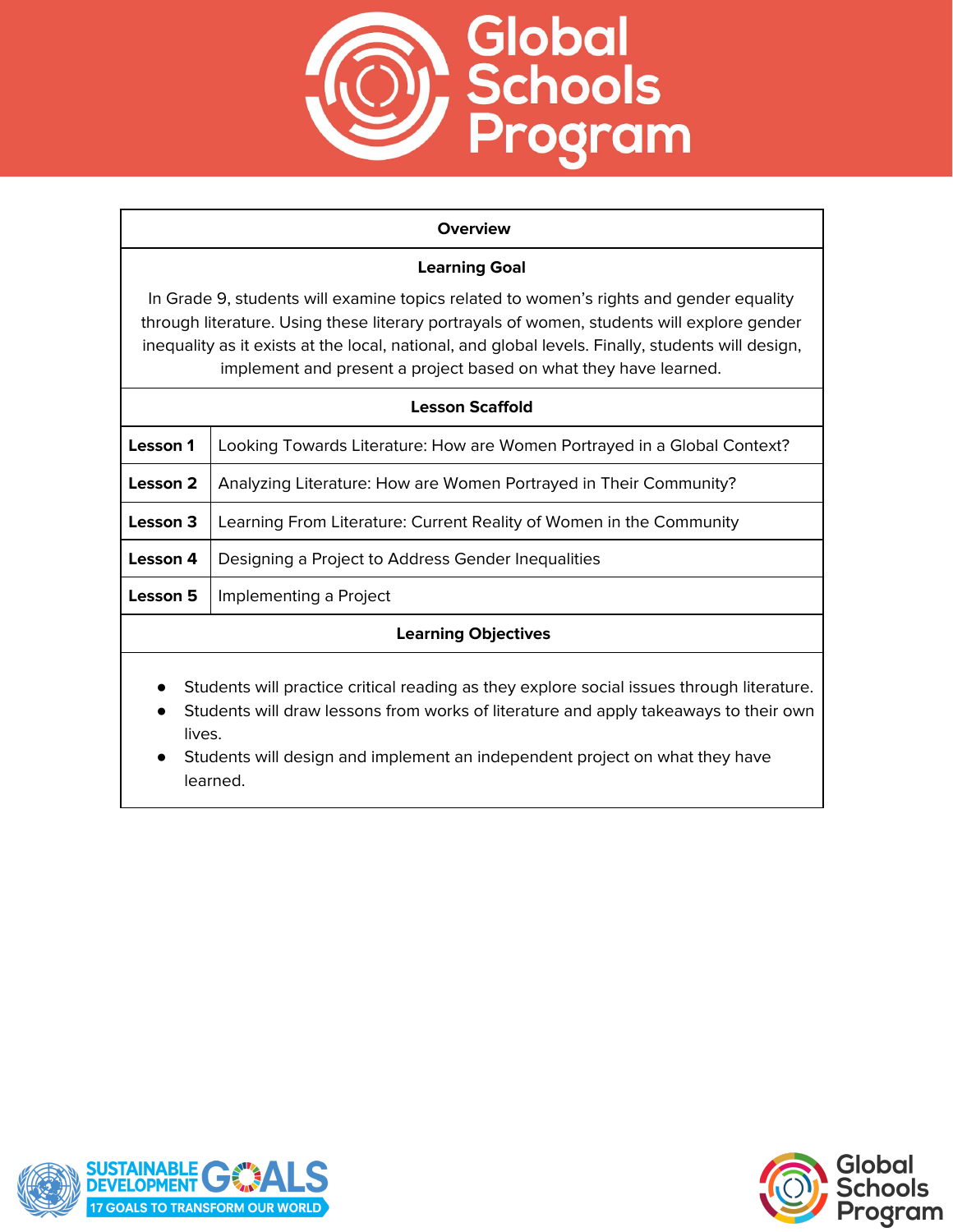

"Women's Rights Movements: Positioning/Dive Into Literature"

**Time Frame:** 60 minutes **Subjects:** Social Studies, Civics, History **Standards:** Gender Equality and the Empowerment of Women and Girls (SDG 5); Reduced Inequalities (SDG 10); Peace, Justice, and Strong Institutions (SDG 16) **Designed by:** Matt Owens

**Summary and Rationale:** To provide a social and historical framework as a foundation for the following lessons in which students examine gender inequality and women's rights movements through short stories and poems.

#### **Instructional Goals:**

- Students will gain a greater appreciation of women's rights movements throughout history, forming a context through which the literature in the next lessons can be read.
- Students will form a foundation that will allow them to read their short story or poem with a critical eye.

## **Understanding Goals:**

- Women's rights movements have a strong and vibrant history and presence in international society today
- Women's rights movements from all over the world have worked tirelessly to address the inequalities that have existed in societies throughout history and still exist today.

## **Essential Questions:**

- What inequalities have women encountered throughout history and today?
- How have women and women's rights movements responded to inequalities throughout history?
- What major social and historical forces have shaped the rise of women's rights movements?
- How might literature serve as an appropriate lens through which women's rights can be examined?

## **Student Learning Objectives (Students will be able to):**

● Engage in a meaningful discussion about the role of women's rights movements have played in addressing gender inequalities.



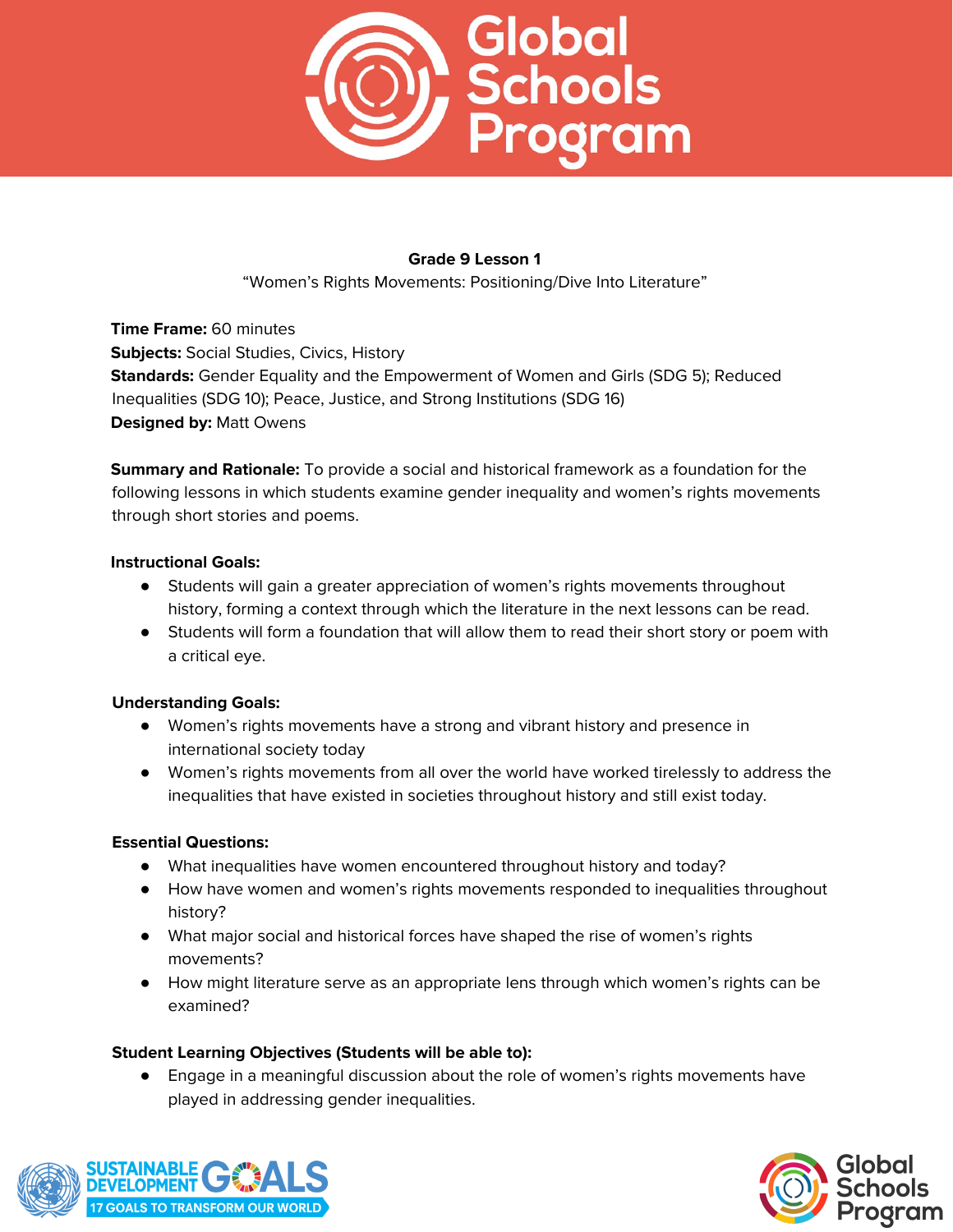

● Form a critical framework to forge connections with the literature they will read in subsequent classes.

**Assessment:** Class discussion.

#### **Sequence of Activities:**

- **Introduction (10 minutes):** The instructor provides a brief introduction to women's rights movements throughout history and in the present, taking care to include movements from across the world.
- **Primary Source Readings (20 minutes):** The instructor divides students into small groups and distributes primary source documents. Students spend the first 10 minutes reading their piece silently. They then discuss in small groups the questions prompted by the instructor. What inequalities or tensions do students notice? How might they be addressed?
- **Class Discussion (20 minutes):** Students reconvene as a class to discuss the different pieces, common themes, and differences across cultures. The instructor may also choose to rearrange groups so that students can discuss their piece with students who read different pieces.
- **Literature (10 minutes):** Teacher presents the different texts that students may read for their literature analysis. Students choose the text they will read for the following class.

#### **Resources for Students:**

● Primary Sources for Women's History: <http://tiny.cc/G9L1R1>

## **Resources for Teachers:**

- **•** Key Dates in International Women's History: <http://tiny.cc/G9L1R2>
- **●** UN Women: <http://tiny.cc/G9L1R3>



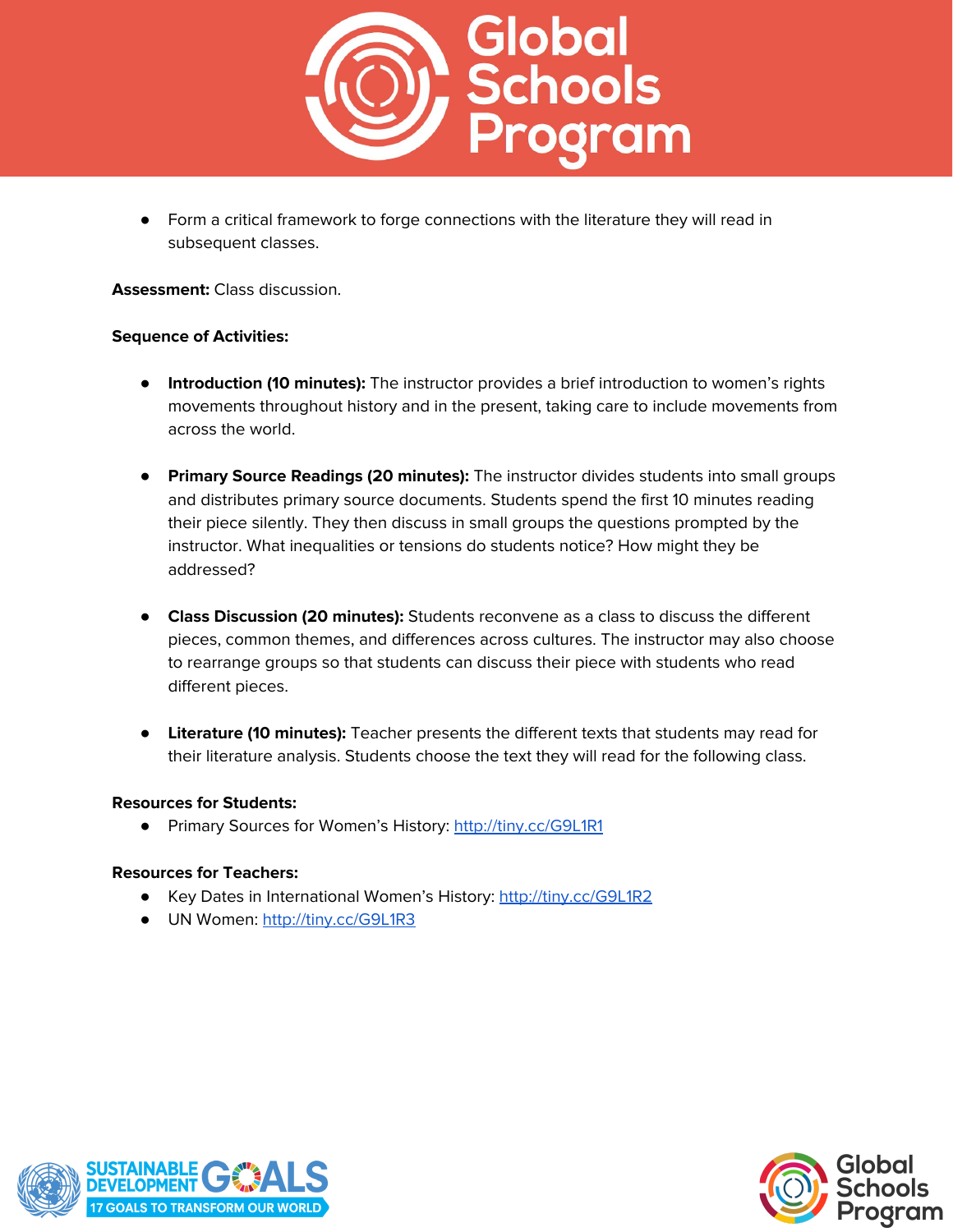

"Analyzing Literature: How are Women Portrayed in Their Community?"

**Time Frame:** 50 minutes **Subjects:** Social Studies, Literature **Standards:** Gender Equality and the Empowerment of Women and Girls (SDG 5) **Designed by:** Cassie Fuenmayor

**Summary and Rationale:** This lesson will center around an analysis of the literature that students chose in Lesson 1. They will analyze (in groups) the ways that women are represented within the literature, as well as the aspects of the literature that form/contribute to this representation.

## **Instructional Goals:**

- Students will cultivate an appreciation, curiosity, and respect for cultural diversity.
- Students will practice critical thinking and analysis skills while looking at poetry/novels/short stories.

# **Understanding Goals:**

- Cultivate an appreciation, curiosity, and respect for cultural diversity and world culture as the foundation for self-reflection, identity formation, and empathetically approaching human interaction.
- Establish a solid foundation in world history, geography and culture, as well as explore world literature.
- Question the existing power structures and be aware of their place within a specific world context.
- Understand one's own identity and roots, others' identities and roots, how cultures shape identities, and where one is situated in space and time.
- Recognize cultural prejudice and the ability to minimize its effect.
- Understand how values are created through culture, religion, and experience.
- Understand the ways in which literature can both accurately and inaccurately represent social and cultural realities.

## **Essential Questions:**

- How are women represented in the literature you read?
- How does this fit into the context/setting of the literature or the author?
- What does this representation of women show us about different cultures?
- Do we see any inequalities or imbalances of power in this literature?

## **Student Learning Objectives (Students will be able to):**



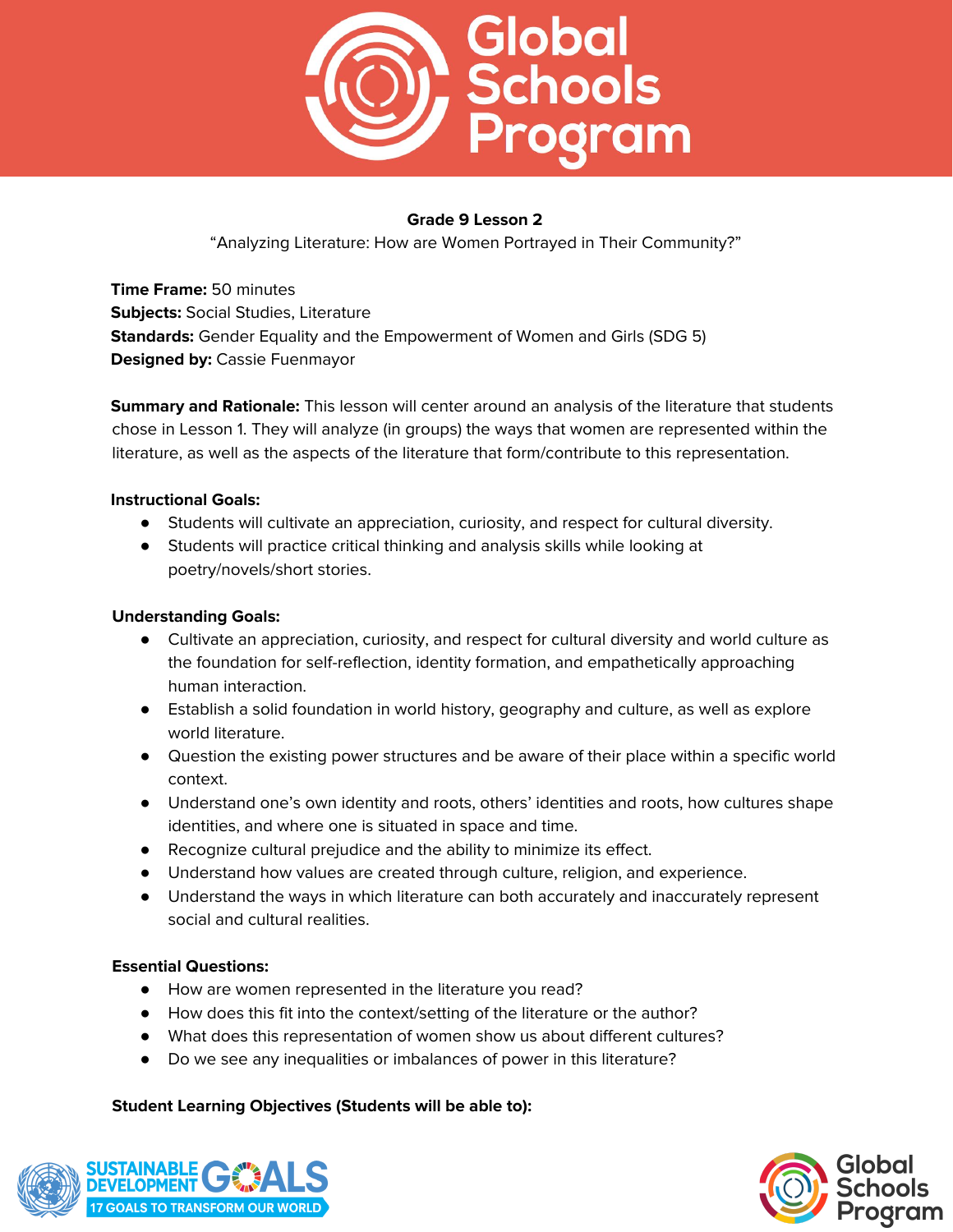

- End the lesson with an understanding of how women are represented in the context of the literature they read.
- Think about the ways that the literature accurately and inaccurately reflected cultural realities.

**Assessment:** Teacher can circulate and monitor group discussions.

## **Sequence of Activities:**

- **● Part 1 (25 minutes):** Students will meet in small groups to discuss their chosen piece of literature:
	- What do you know about the setting/context/author of the literature you read?
	- How are women represented in the literature you read?
	- How does this representation fit into the context/setting of the literature or author?
	- What does this representation of women show us about different cultures?
	- Do we see any inequalities or imbalances of power in this literature?
	- Do you think this representation is accurate for the context?
- **Part 2 (25 minutes):** Students will meet in different groups to share about the literature they read with a group who didn't read it. Once everyone shares, students will answer the following discussion questions:
	- Do you see any similarities/differences between the ways in which women are represented?
	- In which context are women portrayed positively? Negatively?



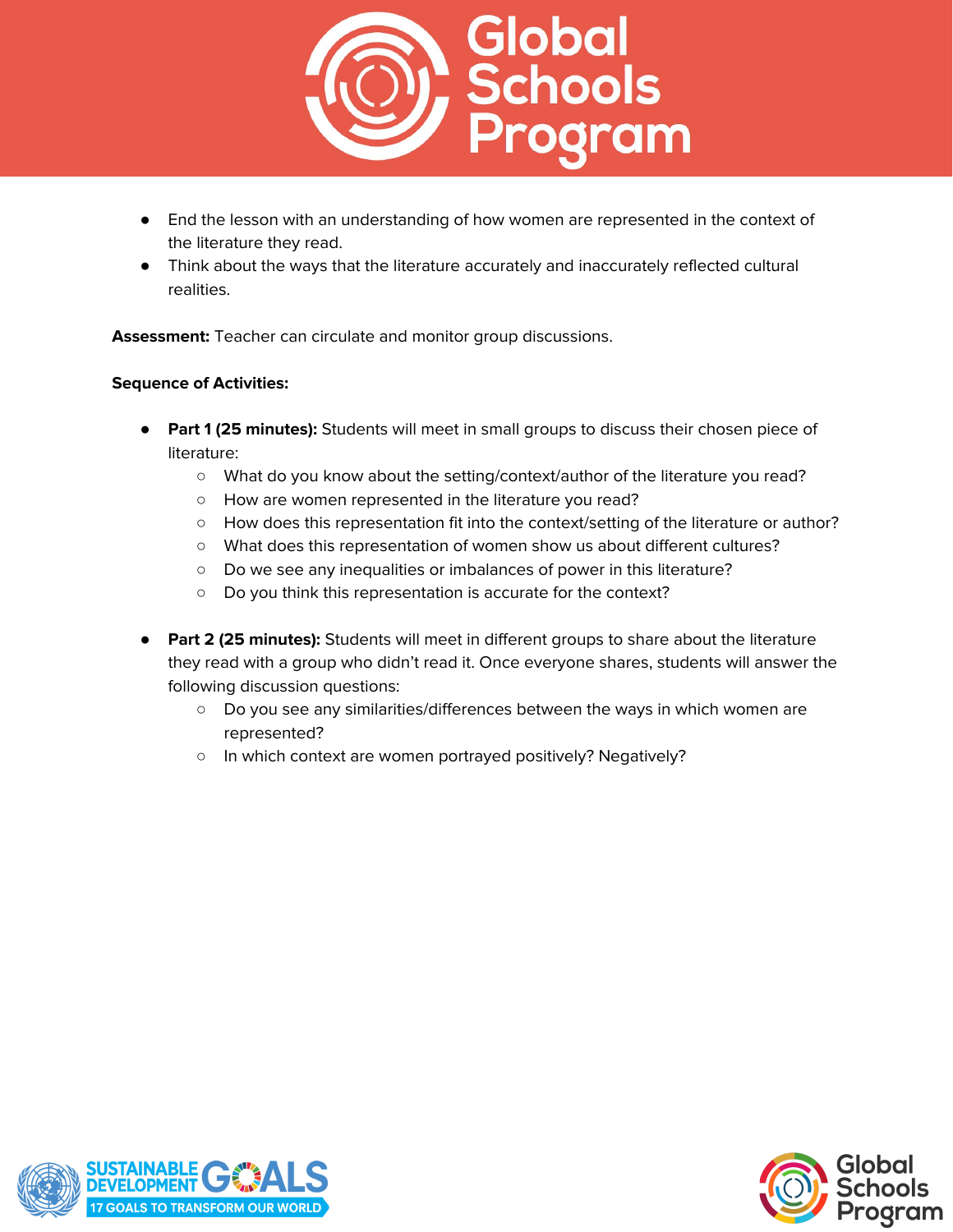

"Making Connections from Literature to Current Realities: Women in Our Community"

**Time Frame:** 50-60 minutes **Subjects:** Literature, Social Studies **Standards:** Gender Equality and the Empowerment of Women and Girls (SDG 5); Reduced Inequalities (SDG 10); Peace, Justice, and Strong Institutions (SDG 16) **Designed by:** Heather Kesselman

**Summary and Rationale:** Students will make connections between the themes of female empowerment in the literature and the role of women in their own lives and society. This is important in personalizing notions of gender equality in a specific context.

**Instructional Goal:** Students will make connections to the current realities in their own communities.

## **Understanding Goals:**

- Literature can imitate life and reflect social inequalities in our own world.
- The role of women in society is complex and fundamentally unequal.

## **Essential Questions:**

- How are the ways in which women are represented in literature visible or invisible in your own society?
- How are women treated unfairly in your society?
- What are the underlying power structures and cultural values that define the treatment of women in your society?

## **Student Learning Objectives (Students will be able to):**

- Analyze gender inequalities in their communities.
- Describe similarities and differences between the various roles of women in literature.

**Assessment:** Mini-poster and final reflection

## **Sequence of Activities:**

● **Freewriting (5 minutes):** Students describe in writing a prominent woman in their life or community. What power does she have? What struggles does she face? What social or cultural expectations restrain her or empower her? What choices can she make and what



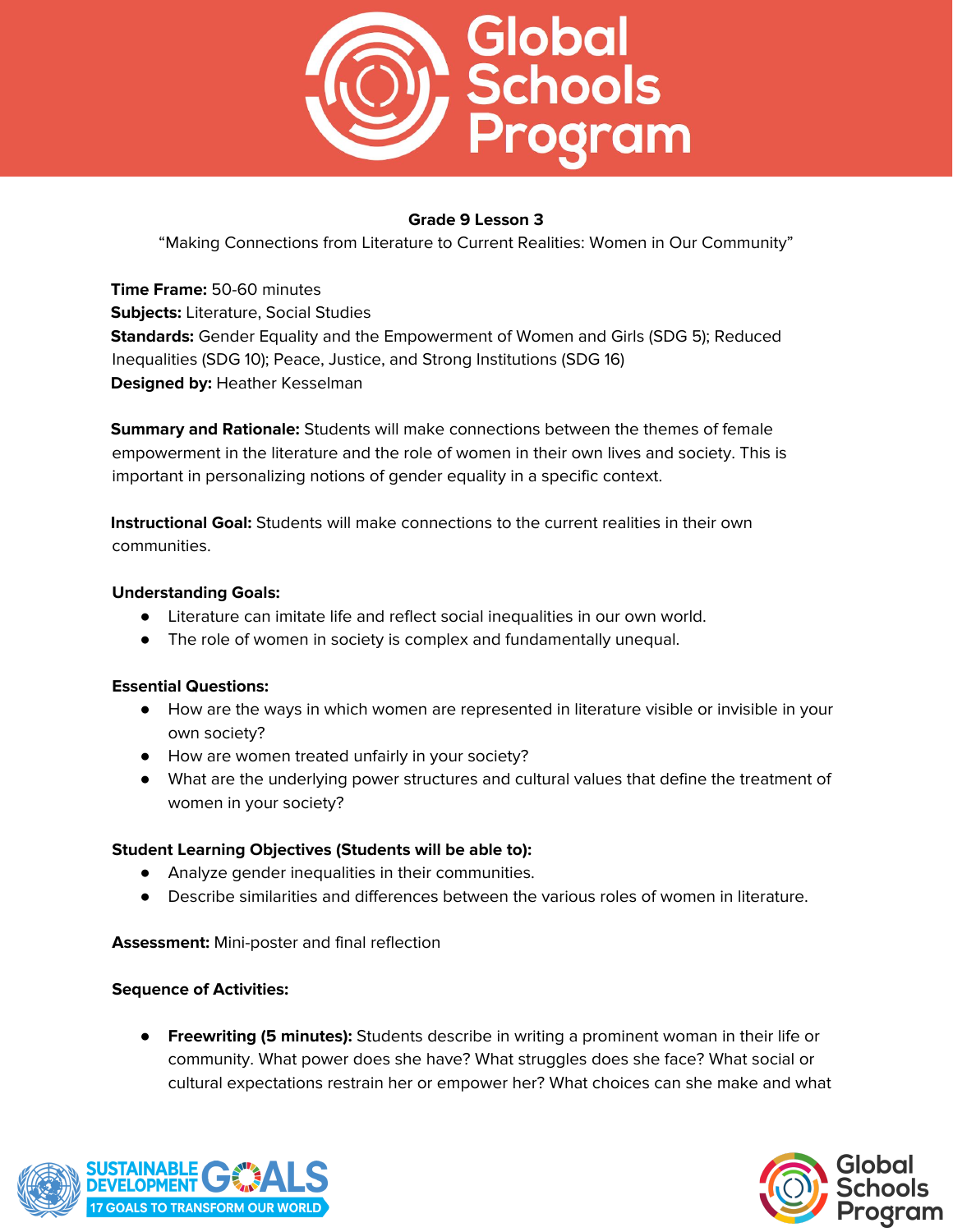

choices are made for her? How would her life or opportunities be different if she were male?

- **Pair Share (5 minutes):** Students share the story of the woman they described with a partner, discussing the question: "How does her gender influence her opportunities, choices, attitudes or goals?"
- **Whole Group Share (5 minutes):** 2-3 students share what they discussed with their partners.
- **Literature Analysis (20 minutes):** In partners, students collect examples of at least 5 quotes or anecdotes from the literature that speaks to the treatment of women in the story, and record these notes with some inferences/analysis next to each example. This can be done in two-column Cornell Notes, a graphic organizer of the teacher's choosing, or an organized table in students' notebooks.
- **Share Findings (3 minutes):** Students share some of the examples they found, comparing common findings and differences. This should help struggling students fill in any gaps in their analysis.
- **Create a Visual (10 minutes):** Students create a Venn Diagram or other infographic of choice comparing the role of women in the literature and that of women in their own society.
- **Presentation and Gallery Walk (3 minutes):** Students walk around the room and observe the common themes identified by classmates.
- **Final Reflection (8 minutes):** Students respond in their notebook to the following question: "What similarities and differences can we observe between the role of women in literature and in our own society?"

## **Resources for Teachers:**

● Venn Diagram Worksheet: <http://tiny.cc/G9L3R1>



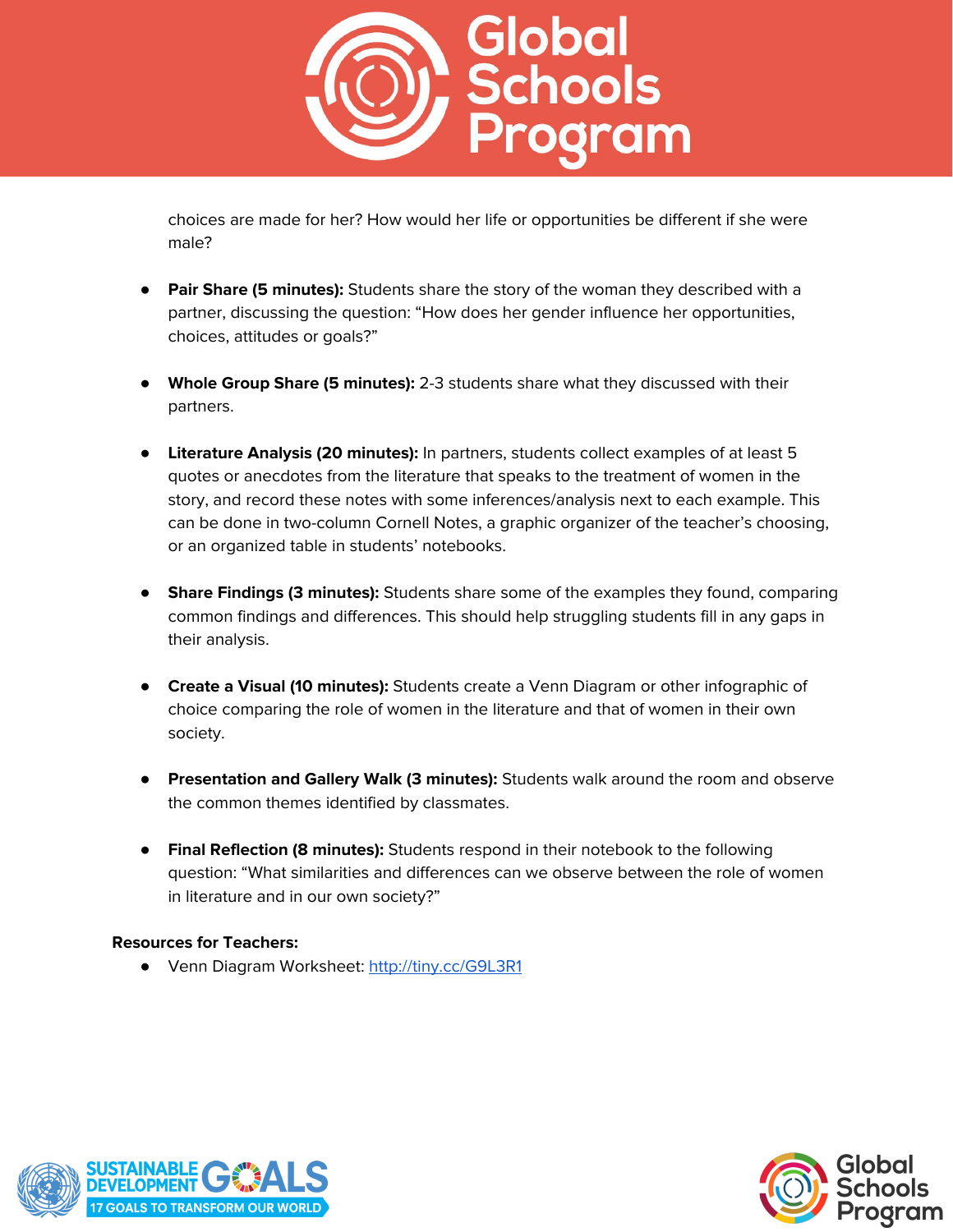

"Designing a Project to Address Gender Inequalities"

**Time Frame:** 50-120 minutes **Subjects:** Literature, Social Studies **Standards:** Gender Equality and the Empowerment of Women and Girls (SDG 10); Reduced Inequalities (SDG 10); Peace, Justice and Strong Institutions (SDG 16) **Designed by:** Christian Bautista

**Summary and Rationale:** In this class, students design a work of art that addresses any gender inequalities in the students' own communities. This work can be a short story, poem, painting, drawing, sculpture, song, composition, etc. This lesson could be planned in collaboration with a fine or performing arts teacher.

**Instructional Goal:** Students will apply their creativity to a social issue in their own life and/or community in a way that synthesizes their work in previous lessons and engages stakeholders beyond the classroom.

## **Understanding Goals:**

- Fine and performing arts as expressive media can serve as a starting point for social movements.
- Authentic social and political issues can be addressed by youth and students when they act with honesty, solidarity, and creativity.

## **Essential Questions:**

- How might art represent the inequities explored in previous lessons?
- Are artistic media uniquely useful in the pursuit of social justice?
- What are the strengths/limitations of each particular medium (painting, singing, etc.) to achieve social justice?
- How can art shape culture and society?

## **Student Learning Objectives (Students will be able to):**

- Create an original work of art that reflects their personal learning in Lessons 1-3.
- Explain through written or verbal reflection why they made the artistic decisions they made.

**Assessment:** Presentation of produced art product; written or verbal reflection

## **Sequence of Activities:**



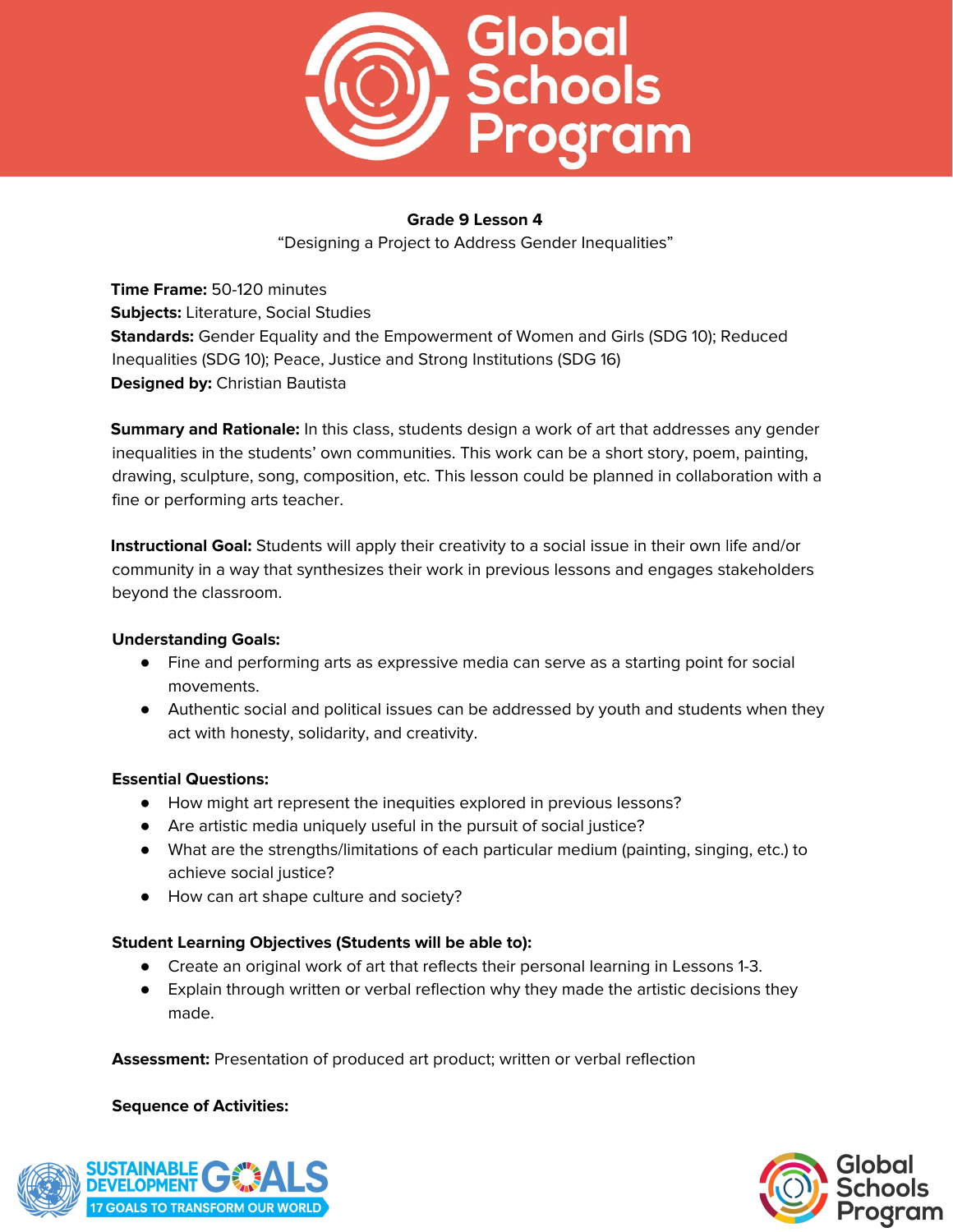

- **Connection to Literature and Freewriting (5-7 minutes):** Students free-write about any developments in their thinking over the course of the first 2 lessons. They should review the 5 quotes that they collected from Lesson 3 as well as any quotes from their classmates that they found interesting, as well as reflect upon the relevance of these quotes to their own lives and in their own communities.
- **Production of Art Deliverable (20-60 minutes):** Students should use the majority of the allotted time to develop their work of art that attempt to wrestle with one or more of these essential questions:
	- What inequalities have women, particularly in our community, encountered throughout history and today?
	- How has our community responded to inequalities throughout history?
	- Is there a way to artistically portray the major social and historical forces that have shaped the rise of women's rights movements?
		- If students are producing a painting, collage, or other work of visual art, it is suggested that the teacher limit students to a predetermined artistic medium according to availability or opportunity to collaborate with another instructor (music instructor, art instructor, etc.).
			- Suggested Media:
				- A collage with photos from the students' own life or from local newspapers, websites, etc.
				- Any form of painting, perhaps with some formal limitation (using only 2 colors, etc.)
				- Photography, poetry, narrative writing, songwriting/lyrics
- **Final Reflection (20 minutes):** Depending on the nature of the deliverable, students should either spend time writing a response to one of the 3 essential questions above or verbally presenting their work to the class at large. If projects are sufficiently large (or have taken more than a single class to produce) the teacher should consider holding a separate event to which community members (teachers, administrators, and parents) will be invited to view the students' work.



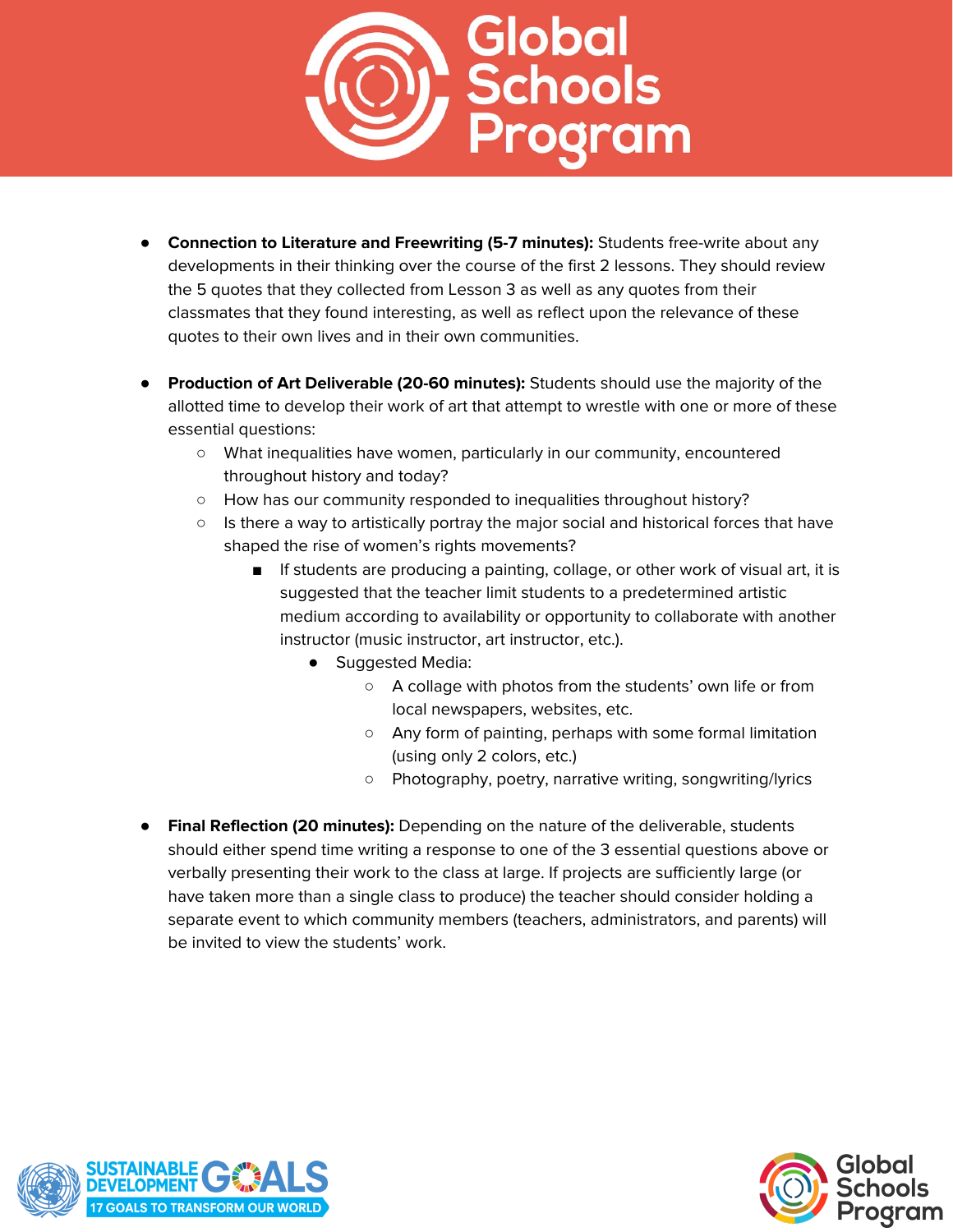

"Implementing a Project"

**Time Frame:** 120-180 minutes **Subjects:** Literature, Art, Social Studies **Standards:** SDG 5 (Gender, Equality and the Empowerment of Women and Girls); SDG 10 (Reduced Inequalities); SDG 16 (Peace, Justice and Strong Institutions) **Designed by:** Chihiro Yoshida

**Summary and Rationale:** Using the artwork that they had created in Lesson 4 as a medium, students will share it with a wider community in a public space and lead a discussion on topics of gender inequality that may be taking place within the community.

**Instructional Goal:** Students will present and share their artwork with the wider community, practice public speaking, and learn to engage other community members in a discussion on social issues.

## **Understanding Goals:**

- Fine and performing arts as expressive media can serve as a starting point for social movements.
- Authentic social and political issues can be addressed by youth and students when they act with honesty, solidarity, and creativity.
- Engaging in conversations with community members can be a driving force for action.

## **Essential Questions:**

- How can youth challenge pre-existing notions of social and gender inequality?
- How can art be used as a medium to inspire and engage a wider community to participate in discussions on social issues?
- Who are the stakeholders within the local community that should be involved in conversations in order to instigate wider action?

# **Student Learning Objectives (Students will be able to):**

- Practice and learn to speak in front of large audiences.
- Learn to lead a conversation with different stakeholders on gender issues.

## **Sequence of Activities:**